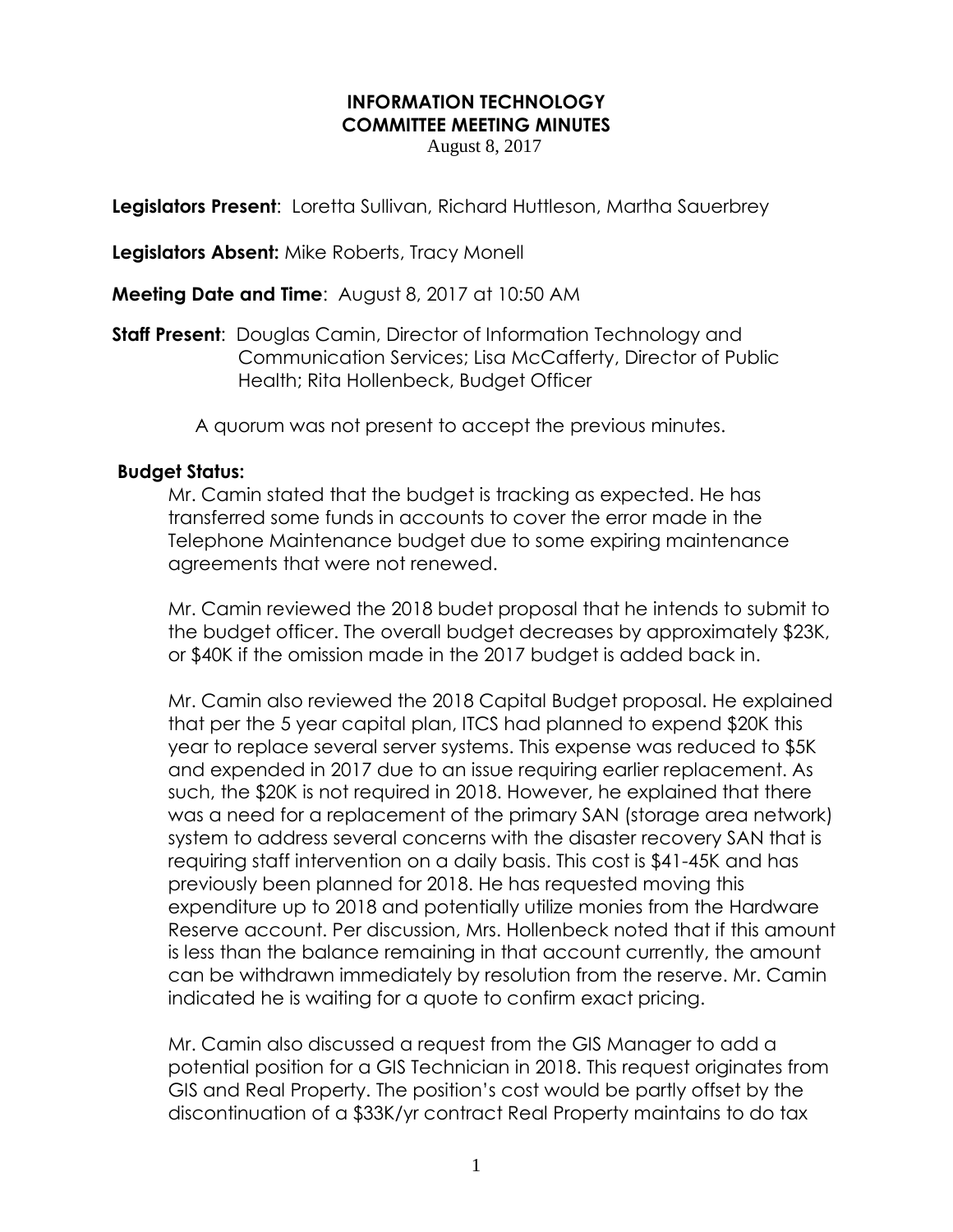mapping updates, however there are additional charges for services not included in that amount that are expended periodically as well. Ms. Sullivan asked if this position would result in a net increase in county cost or be a wash. Mr. Camin indicated he believed it would be an increase for at least part of the salary, but per the description of duties provided by the GIS Manager (handout), there were additional benefits to adding the position. Ms. Sullivan indicated that the Legislature's goal is typically to maintain or see a reduction in staffing unless there is a specific justifiable need. It was requested that the GIS Manager come to the next meeting to discuss the details of this position so the Legislature may have a better understand of the justification and whether to move forward or not.

Ms. Sullivan also asked about succession planning in GIS and the ITCS department in general. Mr. Camin noted that the GIS Technician position may provide a good path for the potential departure of the GIS Manager, and that within the ITCS department he was anticipating one retirement in 2017, and at least one in each of the following two years. There had been an expectation that ITCS may be able to reduce headcount after a retirement, but Mr. Camin indicated that given the expected order of retirements, it may make more logical sense from a succession planning perspective to replace the first retirement and then evaluate as each additional one comes available. Mrs. Sauerbrey noted that there is the potential of additional work coming to the door of ITCS due to the discussions of shared services occurring with the towns. Mrs. Hollenbeck pointed out that the ITCS department has taken on numerous new roles in the last four years as well, and given those changes in the scope of the ITCS department's responsibilities, it may not be practical to expect a reduction in staffing. Mr. Camin agreed with Mrs. Hollebeck's comments, but indicated that we would have to evaluate over time.

On the topic of succession planning, Mr. Camin also mentioned that there is currently paperwork in process in the ITCS department to promote a staff member into the role of Deputy Director. This paperwork will be filed with the Personnel office.

## **Status of Projects:**

- **a. Fixed Assets:** No change. Currently waiting on final evaluation being done by external auditor of discrepancies that remain between their list and the county's asset list.
- **b. TCMEE:** No additional updates.
- **c. SSRS:** No additional updates..
- **d. ESS:** No additional updates.